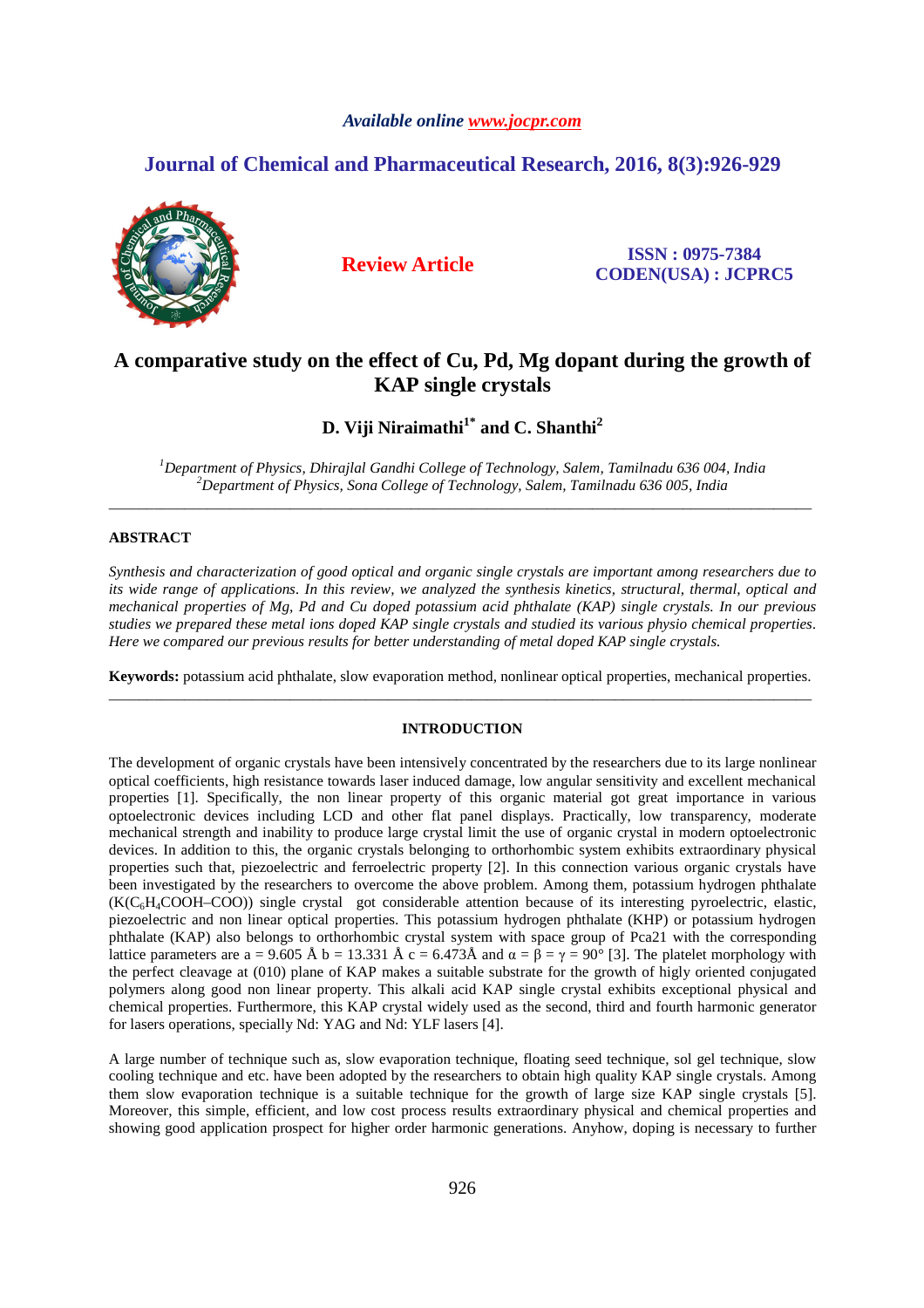increase the transparency and mechanical strength of KAP single crystals. Researchers have been believed the addition of transition metal ions highly influence the growth kinetics of KAP single crystals. According to this, various bivalent and trivalent transition metal ions such that  $Fe^{3+}$ ,  $Cr^{3+}$ ,  $Zn^{2+}$ ,  $Mg^{2+}$  and etc were doped with the KAP single crystals [6]. As a result, this kind of metal ion doping induces the significant changes in the properties of potassium acid phthalate single crystals.

\_\_\_\_\_\_\_\_\_\_\_\_\_\_\_\_\_\_\_\_\_\_\_\_\_\_\_\_\_\_\_\_\_\_\_\_\_\_\_\_\_\_\_\_\_\_\_\_\_\_\_\_\_\_\_\_\_\_\_\_\_\_\_\_\_\_\_\_\_\_\_\_\_\_\_\_\_\_

In our pervious study, we synthesized Mg, Pd and Cu transition metal ions doped KAP single crystal and studied its structural, optical and mechanical properties. So, it is necessary to compare the effect of Mg, Pd and Cu dopant on KAP single crystal. Thus, In this communication, we reviewed the synthesis process, structural, thermal, optical and mechanical properties of Mg, Pd and Cu doped KAP single crystals.

# **Synthesis of KAP Single crystal:**

Potassium acid phthalate (KAP) single crystal was synthesized by the slow evaporation solution growth technique in atmospheric conditions. First the appropriate amount of KAP dissolved in double distilled water to obtain saturated solution and filtered using microfilter paper of 0.1 µm. Then the recrystallization process was carried out to eliminate the impurities in the KAP crystal. The divalent dopants  $Mg^{2+}$ ,  $Pd^{2+}$  and  $Cu^{2+}$  ions were selected as dopant in the form of MgCl<sub>2</sub>, PdCl<sub>2</sub> and CuCl<sub>2</sub> respectively. During the doping process we varied the metal ion concentration form 0.1 to 0.3 mol%. Then the corresponding metal chloride solution was added to the saturated KAP and well stirred and stored in separate beakers. We maintained the pH value 4 all solution and the final solution covered with perforated sheets. Finally, the seed crystals were allowed to float on the surface of the saturated solution and left for slow evaporation at room temperature. The single crystal of KAP was formed at the end of 4 days by evaporation of solvent. The grown KAP single crystals were harvested and used for further characterization studies. The photograph of  $Mg^{2+}$ ,  $Pd^{2+}$  and  $Cu^{2+}$  ions doped KAP single crystal is shown in Fig.1.



**Fig. 1. Photographs of 0.1 mol% Mg2+, Pd2+ and Cu2+ ions doped KAP single crystal** 

#### **Structural Property:**

The structural property of the pure and  $Mg^{2+}$ ,  $Pd^{2+}$  and  $Cu^{2+}$  ions doped KAP single crystal were studied by Powder X-Ray diffraction technique. In this work we have used Joel JDX 8030 Powder X-Ray diffractometer with CuKα1 wavelength 1.5406 Å. Our XRD results confirmed that the synthesized pure and  $Mg^{\tilde{2}+}$ , Pd<sup>2+</sup> and Cu<sup>2+</sup> ions doped KAP single crystal exhibits orthorhombic crystal systems with the space group of  $Pca2<sub>1</sub>$ . In addition with this, all XRD patterns were good agreement with the JCPDS data 31-1855. The addition of transition metal ion dopant didn't alter the peak position but a significant change was observed. This is not surprise because the atomic radii of  $Mg^{2+}$ , Pd<sup>2+</sup> and Cu<sup>2+</sup> ions are 0.86 Å, 0.88 Å and 0.52 Å respectively, which is very small compared to the atomic radii of potassium (1. 52 Å). Thus the addition of metal ions simply decreases the intensity of XRD patterns without changing the crystalline matrix of KAP [7].

#### **Thermal Property:**

The thermal stability and purity of synthesized pure and  $Mg^{2+}$ ,  $Pd^{2+}$  and  $Cu^{2+}$  ions doped KAP single crystal were studied by thermogravimetric analysis. In this work we have used Universal V4.3A TA instrument (SDT Q600 V8.3 Build 101) with the heating rate of 20°C/min. Thermo gravimetric analysis (TGA) was carried out in air atmosphere between the temperatures of 30 to 1000°C. From the weight analysis we observed that the experimentally observed weight loss at various stages is well agreed with the theoretically calculated values. In all the cases, we didn't absorb any weight loss below 250°C indicates the absence of physically adsorbed water molecules. When the temperature increased from 250°C the decomposition of KAP begins and total 40% of weight loss was observed in all cases. In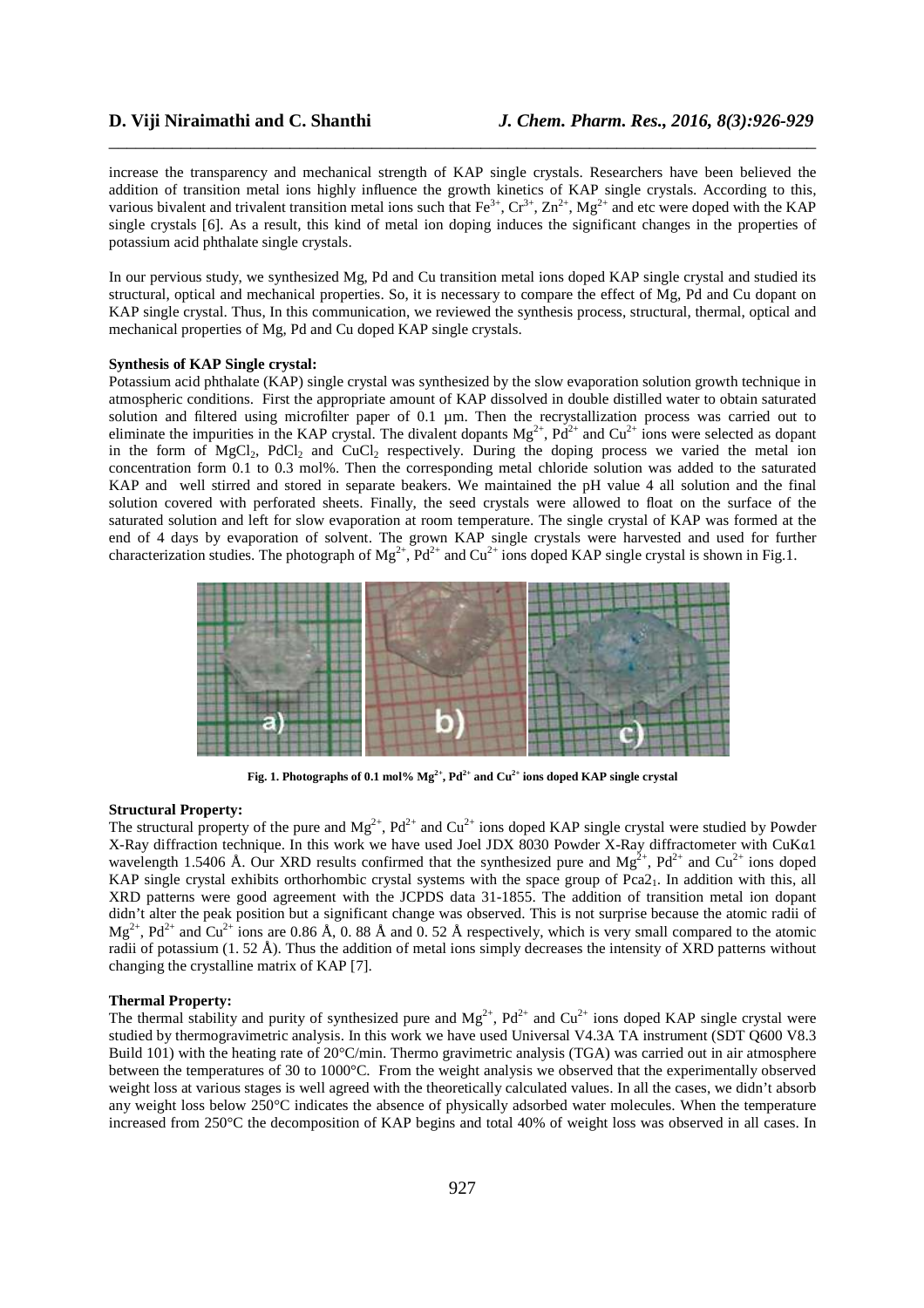addition, an endothermic peak was observed at ~310-320°C in all metal ions dope KAP single crystals which is little bit higher than the endothermic peak at ~300°C of pure/undoped KAP single crystal. Thus the presence of transition metal ion in KAP crystal was confirmed by Thermo gravimetric analysis. The thermo gravimetric analysis of metal ion doped KAP crystal is shown in Fig.2.

\_\_\_\_\_\_\_\_\_\_\_\_\_\_\_\_\_\_\_\_\_\_\_\_\_\_\_\_\_\_\_\_\_\_\_\_\_\_\_\_\_\_\_\_\_\_\_\_\_\_\_\_\_\_\_\_\_\_\_\_\_\_\_\_\_\_\_\_\_\_\_\_\_\_\_\_\_\_



**Fig.2. Thermo gravimetric analysis of metal ion doped KAP crystal** 

### **Optical Property:**

UV–Visible spectroscopy technique is an efficient tool to determine the optical property of the KAP single crystals and it is an important property for a material to be optically active [8]. During the analysis, pure and transition metal ion (0.1, 0.2 & 0.3 mol %) doped KAP single crystal were placed in the crystal holder and 190-1000 nm wavelength UV-NIR radiation was allowed to pass through the (0 1 0) face of grown crystals. The pure KAP single crystal exhibits high optical transmittance about >55% which is higher than all other transition metal ion doped KAP single crystals. For instance,  $Mg^{2+}$ , Pd<sup>2+</sup> and Cu<sup>2+</sup> ions doped KAP single crystals exhibits 35-55%, 35-55% and 30-55% transmittance respectively. The observed decrement in transmittance conformed the doping of divalent Mg, Pd and Cu ions into KAP. We also studied the FTIR spectroscopy to conform the chemical composition of all corresponding functional groups.

#### **Mechanical Property:**

It is important to study the mechanical property of the synthesized pure and  $Mg^{2+}$ ,  $Pd^{2+}$  and  $Cu^{2+}$  ions doped KAP single crystals for destructive applications. Hardness technique is the best useful nondestructive technique to determine the harness property of the single crystals [9]. In our work we have used Vickers micro hardness test on pure and Mg, Pd and Cu doped KAP single crystals. The micro hardness tester flitted with a diamond indenter and the indentation was made for various loads from 25, 50 and 100g. Finally, we have calculate the micro hardness values by using the formula  $Hv = 1.8544 \text{ P/d}^2 \text{ kg/mm}^2$ , where Hv is the Vickers micro hardness number, P is the applied load (kg) and d is average diagonal length of the indentation (nm) [10]. The addition of metal ion concentration from 0.1 mol% to 0.3 mol% gradually increased the hardness of the KAP single crystals. The same tend was observed in all transition metal ion doped potassium acid phthalate single crystals. The 0.3 mol% of Mg, Pd and Cu ions exhibits high Vickers hardness value and the corresponding values are 130, 92 and 125 kg/mm<sup>2</sup> respectively.

#### **CONCLUSION**

In this review, we analyzed the synthesis process, structural, thermal, optical and mechanical properties of Mg, Pd and Cu doped KAP single crystals. All the characterization studies we confirmed that the addition of transition metal ions highly influence the properties of pure KAP single crystals. But, the XRD pattern confirms even at high molar concentrations the metals ions didn't alter the crystalline structure of KAP crystal. The optical property and thermo